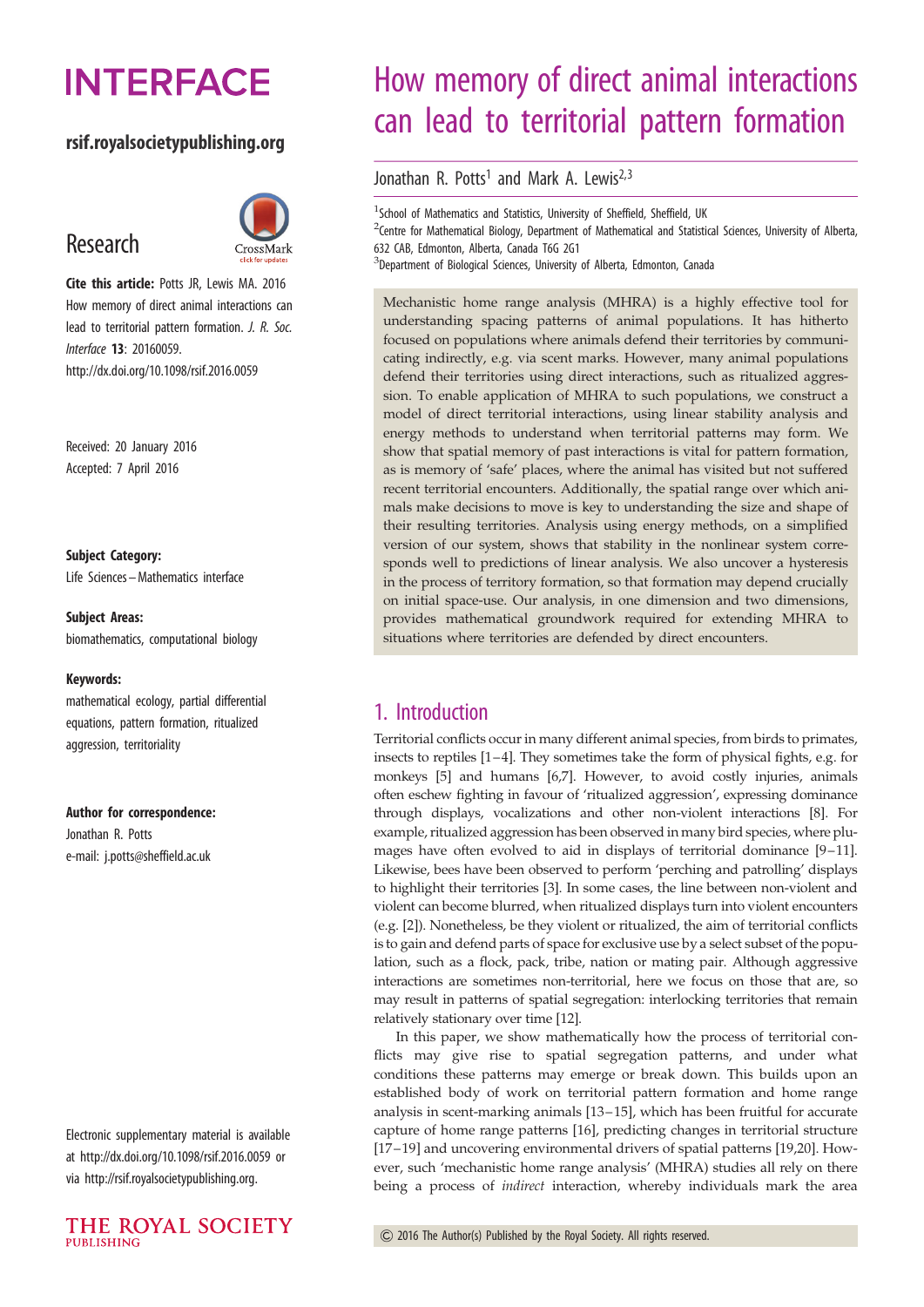throughout their terrain and then other individuals react to those marks. As noted in recent reviews [\[14,21\]](#page-11-0), this constraint greatly limits the potential use of MHRA, as many populations instead use combats or ritualized aggression for territorial defence.

Here, we remedy this shortcoming by focusing on direct interactions (which we term 'conflicts'), which of necessity can only occur at points on the borders between territories. Indeed, although MHRA has been used for understanding spatial structures of human gangs [\[4\]](#page-10-0), where graffiti marking is used as a proxy for scent marking, that study also noted that direct confrontations between gangs may be influential in determining spatial structure. Similarly, the study of Potts et al. [\[22\]](#page-11-0) demonstrated that memory of neighbouring vocalizations in bird populations may be modelled in an analogous way to scent-marking in canid populations. Yet, those bird populations are also known to engage in ritualized aggression for the purposes of territorial defence [\[23\]](#page-11-0). Therefore, both Smith et al. [[4](#page-10-0)] and Potts et al. [[22\]](#page-11-0) would be improved by mechanistic models of direct territorial interactions. In general, by bringing direct interaction processes into the framework of MHRA [\[13,14](#page-11-0)], this paper expands the range of possible species and populations that may be studied using MHRA.

## 2. The model

We begin with some terminology, not intended to be definitive, but introduced purely for the purposes of this paper. Animals may move by themselves or as clusters of individuals (e.g. a pack or a flock), so we use the term 'agent' to mean either a lone-moving individual, or a cluster of individuals moving together. By 'territorial conflict', we mean any direct interaction that seeks to exclude certain agents from an area of space. For example, a territorial conflict could mean a physical fight, or a display of ritualized aggression.

To perform mathematical analysis, we start by describing a model of two agents living on a line segment. This analysis allows us to gain a rigorous understanding of the conditions under which territories can form. This understanding is then carried over into the more realistic two-dimensional (2D) situation, where we perform simulation analysis to provide evidence that our model can give rise to territory formation.

#### 2.1. The one-dimensional model

First, we describe the model in discrete space and time, and then take the continuum limit. Let  $\tau$  be the time between consecutive time steps and  $l$  the lattice spacing. We work on a one-dimensional (1D) line lattice. Parameters used in the model are listed in table 1.

#### 2.1.1. The conflict zone

Roughly speaking, we wish say that the agent's 'conflict zone' is the place where it has a reasonably high expectation of experiencing a territorial conflict. Conflicts can only happen if agents are in the same place at the same time. So suppose that agents 1 and 2 meet at a lattice site  $n$  at time step s, and that  $\rho_{\tau,l}$  is the probability that a conflict occurs during this time step. Then  $n$  becomes part of the conflict zone during this time step with probability  $\rho_{\tau,l}$ .

As time passes without conflicts at point  $n$ , each agent gradually begins to view the point as being a less dangerous Table 1. Glossary of symbols. Note that some symbols are used either as dimensional quantities or their dimensionless equivalents, depending on the context (see §2.1.4).

| symbol          | definition                                    | model      |
|-----------------|-----------------------------------------------|------------|
| n               | arbitrary lattice site                        | discrete   |
| S               | arbitrary time step                           | discrete   |
| $\tau$          | length of a single time step                  | discrete   |
| I               | lattice spacing                               | discrete   |
| $K_i(n,s)$      | probability that n is in agent i's            | discrete   |
|                 | conflict zone (CZ) at time s                  |            |
| $K_i(n,s)$      | spatially averaged CZ                         | discrete   |
| $U_i(n, s)$     | probability that agent <i>i</i> is at site n  | discrete   |
|                 | at time s                                     |            |
| $\rho_{\tau,1}$ | probability that conflict occurs when         | discrete   |
|                 | agents meet                                   |            |
| $\beta_1$       | rate at which CZ decays due to                | discrete   |
|                 | agents visiting without conflict              |            |
| h               | number of lattice sites for spatial           | discrete   |
|                 | averaging                                     |            |
| d               | perceptual radius of agent                    | discrete   |
| q               | strength of tendency to move away             | discrete   |
|                 | from CZ                                       |            |
| $\mu$           | decay rate of CZ due to finite                | both       |
|                 | memory                                        |            |
| x and t         | space and time, respectively                  | continuous |
| $\rho$          | rate at which conflicts occur when            | continuous |
|                 | animals meet                                  |            |
| β               | rate at which CZ decays due to                | continuous |
|                 | agents visiting without conflict              |            |
| $k_i(x,t)$      | probability that $x$ is in agent $i's$        | continuous |
|                 | conflict zone at time t                       |            |
| $k_i(x,t)$      | spatially averaged conflict zone              | continuous |
| $u_i(x,t)$      | probability density of agent <i>i</i> at time | continuous |
|                 | t                                             |            |
| δ               | perceptual radius of agent                    | continuous |
| $\epsilon$      | magnitude of advection                        | continuous |
| D               | diffusion constant                            | continuous |
| L               | width of terrain in 1D model                  | continuous |
| m               | composite parameter $\mu L^2/\rho$            | continuous |
| a               | composite parameter $D/\rho$                  | continuous |
| b               | composite parameter $\beta L/\rho$            | continuous |
| $\gamma$        | composite parameter c/D                       | continuous |

place to venture. This is bolstered by any visits it makes to  $n$ that do not result in a conflict. We model this by assuming that during a time step, the probability of site  $n$  being in the conflict zone changes by a factor of either  $1 - \mu \tau$  if the agent does not visit *n*, or  $1 - (\mu + \beta_l)\tau$  if the agent does visit *n*, where  $\mu$ ,  $\beta$ <sub>l</sub> > 0. Here,  $\mu$  models the memory decay of a conflict site that it has not visited for some time, while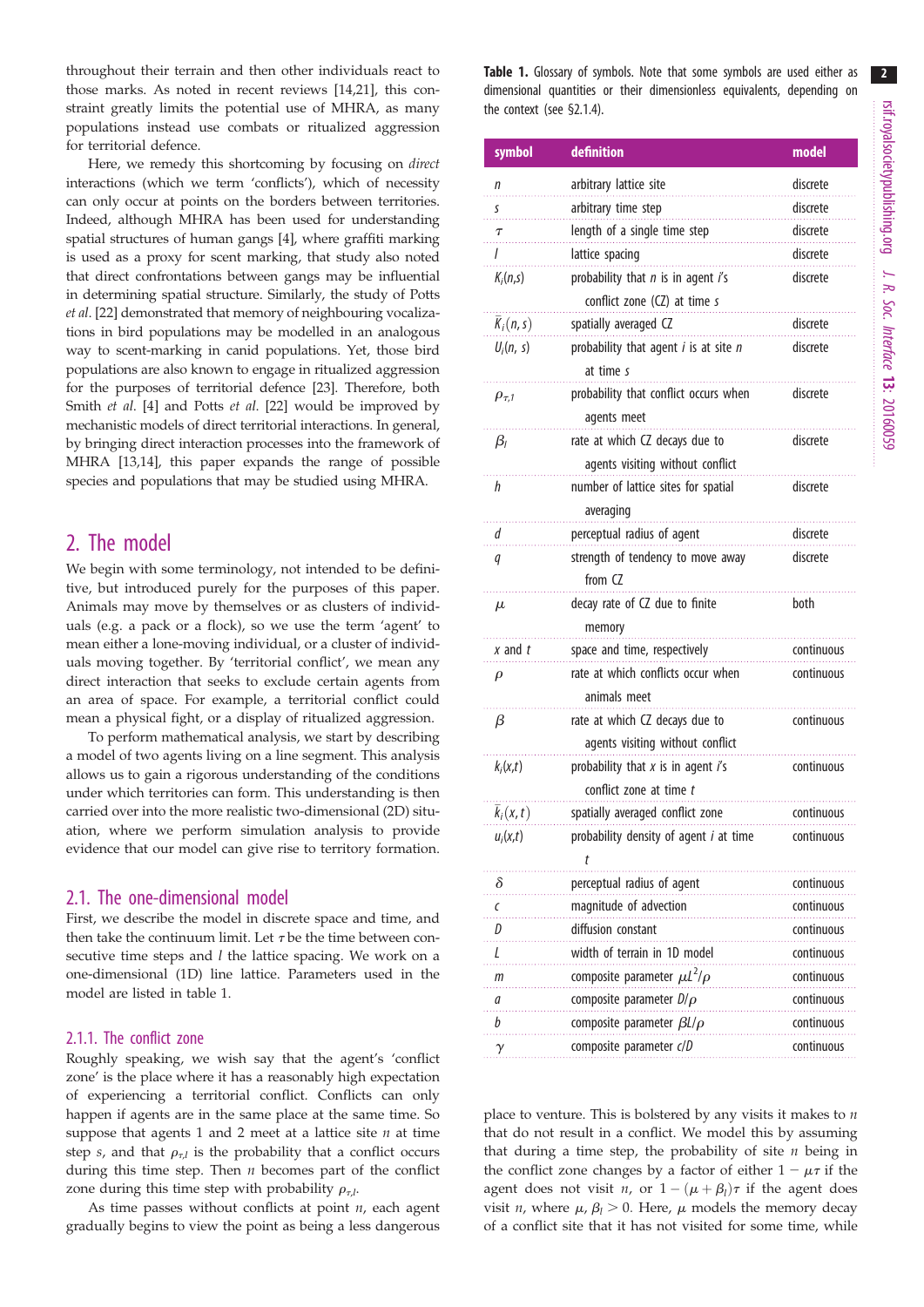$\beta_l$  models the increase in expected safety incurred by visiting a site and not experiencing a conflict there. In summary, if we let  $K_i(n, s)$  be the probability that site *n* is in the conflict zone of agent *i* at timestep *s*, for  $i \in \{1, 2\}$ , then

$$
K_i(n, s+1)
$$
 with probability  $\rho_{\tau, l}$ , if  
\n
$$
= \begin{cases}\n1 - \mu \tau & \text{agents 1 and 2 are at} \\
[1 - (\mu + \beta_l) \tau] K_i(n, s) & \text{in any other situation where} \\
[1 - \mu \tau) K_i(n, s) & \text{otherwise.} \n\end{cases}
$$

 $(2.1)$ 

#### 2.1.2. A model of agent movement

As with the conflict zone, we begin by describing the agents' movement in discrete space and time. Each agent has a diffusive (i.e. random walk) aspect to its motion, to account for those aspects of movement within the territory that we are not explicitly modelling, such as foraging. It also has a tendency to move away from areas that are more likely to be part of the conflict zone and towards areas that are less likely to be in the conflict zone, which we model by biasing the random walk accordingly.

As an agent makes its decision to move, it will examine the area in its immediate vicinity, according to its perceptual capabilities. In other words, it makes its decision based on an average over certain nearby lattice sites. To be specific, we assume the probability of moving right (respectively, left) is determined by averaging the conflict zone over the  $2h + 1$  lattice sites centred d lattice sites to the right (respectively, left) of its location, where  $h \geq 0$ ,  $d \geq 1$  are integers. Therefore, we define the locally averaged conflict zone as follows:

$$
\bar{K}_i(n,s|h) = \frac{1}{2h+1} \sum_{n'=n-h}^{n+h} K_i(n',s).
$$
 (2.2)

We then define the probability,  $f_i(n|n',h,d)$ , of agent i moving to a lattice site  $n$ , given that it was at site  $n'$  in the previous time step, and given values of  $h$  and  $d$ , to be

$$
f_i(n|n', h, d)
$$
  
= 
$$
\begin{cases} \frac{1}{2}[1 + q\bar{K}_i(n' + d, s|h) - q\bar{K}_i(n' - d, s|h)] & \text{if } n = n' - 1, \\ \frac{1}{2}[1 - q\bar{K}_i(n' + d, s|h) + q\bar{K}_i(n' - d, s|h)] & \text{if } n = n' + 1, \\ 0 & \text{otherwise,} \end{cases}
$$
(2.3)

where  $q \in (0, 1)$  denotes the strength of bias away from the conflict zone.

#### 2.1.3. The continuum limit

One way to analyse the model given in equations (2.1) and (2.3) would be by performing stochastic simulations of the system. To gain mathematical insight, however, it is convenient to take a continuum limit in both space and time. This leads to the following system of partial differential equations (PDEs), defined on an interval [0, L], for  $i = 1, 2$ (see the electronic supplementary material, appendix A for

a derivation):

$$
\frac{\partial u_i}{\partial t} = D \frac{\partial^2 u_i}{\partial x^2} + c \frac{\partial}{\partial x} \left[ u_i \frac{\partial \bar{k}_i}{\partial x} \right]
$$
 (2.4)

and

$$
\frac{\partial k_i}{\partial t} = \rho u_1 u_2 (1 - k_i) - k_i (\mu + u_i \beta). \tag{2.5}
$$

Here,  $u_i(x,t)$  is the position probability density for agent *i* at time  $t$ ,  $k_i(x,t)$  is probability that position x is part of the conflict zone at time  $t, \rho = \lim_{\tau \to 0} (\rho_{\tau,l} l^2 / \tau), \quad \beta = \lim_{l \to 0} (l\beta_l),$  $D = \lim_{l \to 0, \tau \to 0} [l^2/(2\tau)]$  and  $c = 4dqD$ .

In equation (2.4),  $\bar{k}_i(x, t)$  is a local average of  $k_i(x, t)$ , given as follows:

$$
\bar{k}_i(x,t) = \begin{cases}\n\frac{1}{\delta + x} \int_{-x}^{\delta} k_i(x+z,t) dz & \text{if } 0 < x < \delta, \\
\frac{1}{2\delta} \int_{-\delta}^{\delta} k_i(x+z,t) dz & \text{if } \delta < x < L - \delta, \\
\frac{1}{\delta + L - x} \int_{-\delta}^{L - x} k_i(x+z,t) dz & \text{if } L - \delta < x < L,\n\end{cases}
$$
\n(2.6)

where  $\delta = \lim_{l \to 0, h \to \infty}(lh)$ . This local averaging arises from the biological considerations regarding the animal's perceptual capabilities, described at the start of §2.1.2. The precise mathematical form emerges from the limiting process given in the electronic supplementary material, appendix A.

Finally, we impose the following boundary and integral conditions, respectively (see the electronic supplementary material, appendix A for details):

$$
\left[D\frac{\partial u_i}{\partial x} + c u_i \frac{\partial \bar{k}_i}{\partial x}\right]\bigg|_{x=0} = \left[D\frac{\partial u_i}{\partial x} + c u_i \frac{\partial \bar{k}_i}{\partial x}\right]\bigg|_{x=L} = 0 \tag{2.7}
$$

and

$$
\int_0^L u_i(x, t) \, \mathrm{d}x = 1. \tag{2.8}
$$

#### 2.1.4. A dimensionless version of the model

To reduce the number of parameters in the system, we introduce the following dimensionless variables:

$$
\tilde{x} = \frac{x}{L}, \ \tilde{t} = \frac{tD}{L^2}, \ \tilde{u}_i(\tilde{x}, \tilde{t}) = Lu_i(x, t), \ \tilde{k}_i(\tilde{x}, \tilde{t}) = k_i(x, t)
$$
\n
$$
\tilde{\delta} = \frac{\delta}{L}, \ m = \frac{\mu L^2}{\rho}, \ a = \frac{D}{\rho}, \ b = \frac{\beta L}{\rho}, \ \gamma = \frac{c}{D}.
$$
\n(2.9)

Dropping the tildes over the letters to ease notation, we arrive at the following dimensionless system of equations, which will be the object of 1D mathematical analysis in this paper, for  $i \in \{ 1, 2 \}$ :

$$
a\frac{\partial k_i}{\partial t} = u_1 u_2 (1 - k_i) - k_i (m + bu_i), \qquad (2.10)
$$

$$
\frac{\partial u_i}{\partial t} = \frac{\partial^2 u_i}{\partial x^2} + \gamma \frac{\partial}{\partial x} \left[ u_i \frac{\partial \bar{k}_i}{\partial x} \right],
$$
 (2.11)

$$
\left[\frac{\partial u_i}{\partial x} + \gamma u_i \frac{\partial \bar{k}_i}{\partial x}\right]\bigg|_{x=0} = \left[\frac{\partial u_i}{\partial x} + \gamma u_i \frac{\partial \bar{k}_i}{\partial x}\right]\bigg|_{x=1} = 0 \tag{2.12}
$$

and

$$
\int_{0}^{1} u_{i}(x, t) dx = 1,
$$
\n(2.13)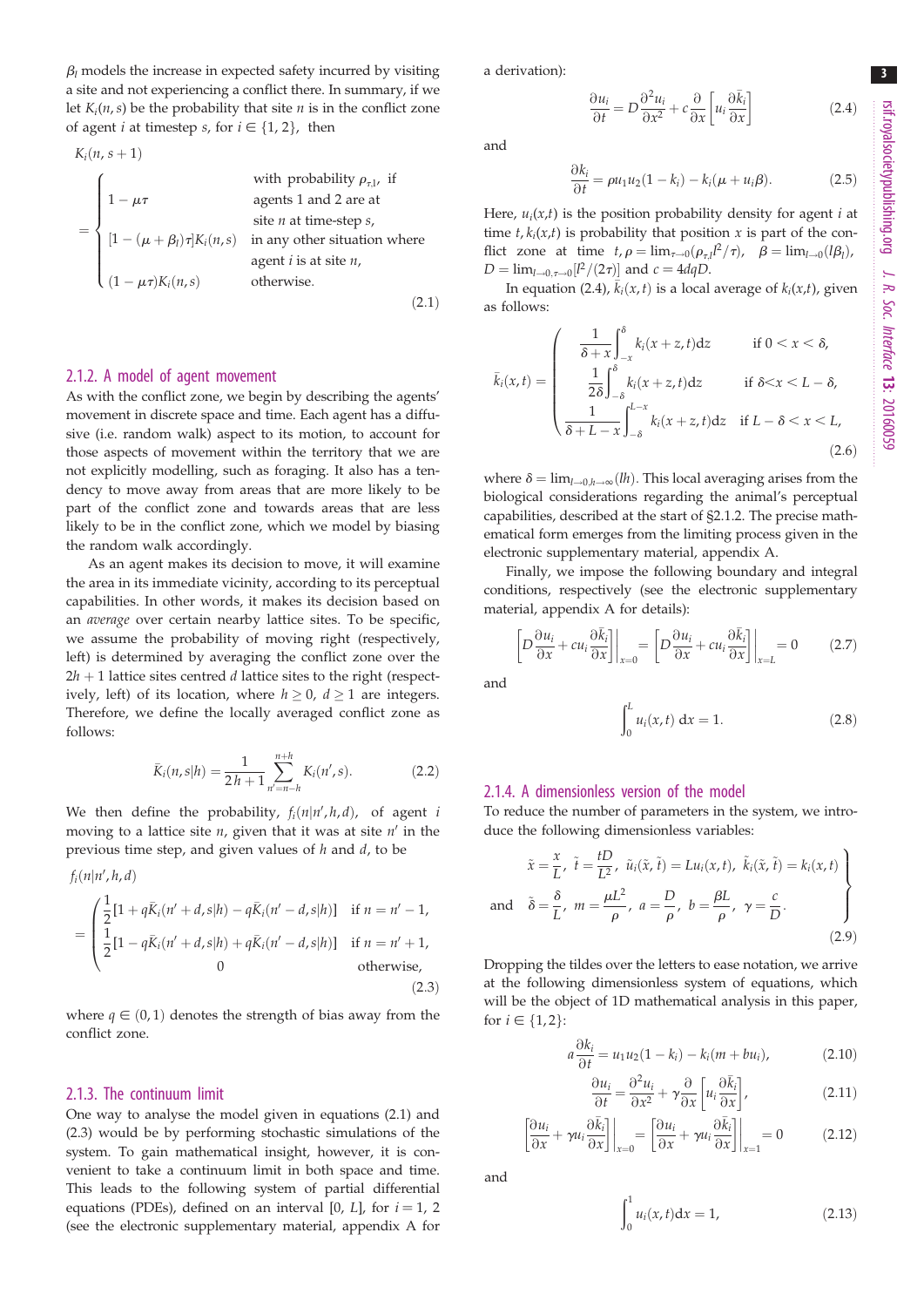where the dimensionless version of  $\bar{k}_i(x,t)$  is

$$
\bar{k}_i(x,t) = \begin{cases}\n\frac{1}{\delta + x} \int_{-x}^{\delta} k_i(x+z,t) dz & \text{if } 0 < x < \delta, \\
\frac{1}{2\delta} \int_{-\delta}^{\delta} k_i(x+z,t) dz & \text{if } \delta < x < 1 - \delta, \\
\frac{1}{\delta + 1 - x} \int_{-\delta}^{t-x} k_i(x+z,t) dz & \text{if } 1 - \delta < x < 1.\n\end{cases} \tag{2.14}
$$

Unless otherwise stated, all parameter values are assumed to be non-negative.

#### 2.2. The two-dimensional model

In two dimensions, we perform our analysis using the full, individual-based, stochastic model, to verify that territorial segregation occurs in the version of our model closest to reality. Simulations are performed on a  $25 \times 25$  square lattice with reflecting boundary conditions, using four agents. At each time step, an agent at lattice site  $\mathbf{n}' = (n'_1, n'_2)$  moves to one of the four adjacent lattice sites with the following probabilities:

$$
f_i(\mathbf{n}|\mathbf{n}',h,d) = \begin{pmatrix} \min\left\{0.5, \ \max\left[0, \frac{1}{4}(1 + q\bar{K}_i(\mathbf{n}' + (d, 0), s|h) - q\bar{K}_i(\mathbf{n}' - (d, 0), s|h))\right]\right\} & \text{if } \mathbf{n} = \mathbf{n}' - (1, 0), \\ \min\left\{0.5, \ \max\left[0, \frac{1}{4}(1 - q\bar{K}_i(\mathbf{n}' + (d, 0), s|h) + q\bar{K}_i(\mathbf{n}' - (d, 0), s|h))\right]\right\} & \text{if } \mathbf{n} = \mathbf{n}' + (1, 0), \\ \min\left\{0.5, \ \max\left[0, \frac{1}{4}(1 + q\bar{K}_i(\mathbf{n}' + (0, d), s|h) - q\bar{K}_i(\mathbf{n}' - (0, d), s|h))\right]\right\} & \text{if } \mathbf{n} = \mathbf{n}' - (0, 1), \\ \min\left\{0.5, \ \max\left[0, \frac{1}{4}(1 - q\bar{K}_i(\mathbf{n}' + (0, d), s|h) + q\bar{K}_i(\mathbf{n}' - (0, d), s|h))\right]\right\} & \text{if } \mathbf{n} = \mathbf{n}' + (0, 1), \\ 0 & \text{otherwise}, \end{pmatrix}
$$
(2.15)

where  $q > 0$  and d is a positive integer. When  $q < 1$ , this is the 2D analogue of equation (2.3). We extend our model for use when  $q \ge 1$  for extra flexibility. Here,  $\bar{K}_i(\mathbf{n}, s | h)$  is the 2D analogue of equation (2.2), given as follows:

$$
\bar{K}_i(\mathbf{n}, s|h) = \frac{1}{H} \sum_{|\mathbf{n}' - \mathbf{n}| \le h} K_i(\mathbf{n}', s), \tag{2.16}
$$

where *H* is the number of elements in the set  $\{n':|n'-n|\leq h\}$ and  $K_i(n, s)$  is the probability that **n** is in the conflict zone of animal *i* at time step *s*. The evolution of  $K_i(n, s)$  is given by the following iterative equation (see equation (2.1) for the 1D version):

$$
K_i(\mathbf{n}, s+1)
$$
 with probability  $\rho_{\tau,i}$ , if  
\nagents *i* and *j* are at  
\nsite **n** at time-step *s*,  
\nfor some  $j \neq i$ ,  
\n
$$
[1 - (\mu - \beta_l)\tau]K_i(\mathbf{n}, s)
$$
 in any other situation where  
\nagent *i* is at site **n**,  
\n $(1 - \mu\tau)K_i(\mathbf{n}, s)$  otherwise. (2.17)

We begin simulations with  $K_i(n, s) = 0$  for every lattice site n and place individuals uniformly at random on the lattice grid. We allow 100 000 time steps 'burn-in' for the conflict zones to form, then run the simulations for a further 100 000 time steps to obtain the agents' utilization distribution. It turns out that, for the parameter values we tested, running the simulations for longer does not yield qualitatively significant change in the agents' utilization distribution (electronic supplementary material, figure S3).

## 3. Model analysis and results

#### 3.1. Linear stability analysis

We use linear stability analysis to ascertain the conditions under which patterns may be expected to form in the 1D system described by equations (2.10)– (2.13) (e.g. [\[24](#page-11-0)], ch. 2). Owing to the integral conditions (equation (2.13)), the constant steady state for  $u_i(x, t)$  is  $u_{i*}(x) = 1$ . The constant steady state  $k_{i*}(x)$ for  $k_i(x, t)$  is calculated by setting equation (2.10) to zero so that

$$
u_{1*}(x)u_{2*}(x)[1-k_{i*}(x)] = k_{i*}(x)[m+bu_{i*}(x)].
$$
\n(3.1)

Plugging in the constant solution  $u_{i*}(x) = 1$  into equation (3.1), we find that  $k_{1*}(x) = k_{2*}(x) = k_c$ , where

$$
k_c = \frac{1}{m + b + 1}.
$$
 (3.2)

To linearize about this steady state, we define

$$
\mathbf{w} = (\hat{u}_1, \hat{u}_2, \hat{k}_1, \hat{k}_2) = (u_1 - 1, u_2 - 1, k_1 - k_c, k_2 - k_c). \tag{3.3}
$$

We look for solutions of the form  $\mathbf{w} = (u_{1,0}, u_{2,0}, k_{1,0}, k_{2,0}) \exp(\sigma t + i\kappa x)$ . Then equations (2.10)– (2.11) imply the following linearized system of equations (as is standard, e.g. [[24](#page-11-0)], ch. 2):

 $A\mathbf{w} = \sigma\mathbf{w}$  (3.4)

$$
A = \begin{pmatrix} -\kappa^2 & 0 & -\frac{\gamma \kappa}{\delta} \sin(\kappa \delta) & 0 \\ 0 & -\kappa^2 & 0 & -\frac{\gamma \kappa}{\delta} \sin(\kappa \delta) \\ \frac{m}{(m+b+1)a} & \frac{m+b}{(m+b+1)a} & -\frac{m+b+1}{a} & 0 \\ \frac{m+b}{(m+b+1)a} & \frac{m}{(m+b+1)a} & 0 & -\frac{m+b+1}{a} \end{pmatrix} . \tag{3.5}
$$

To determine whether patterns form in this system, we examine the dispersion relation. This plots the largest real

and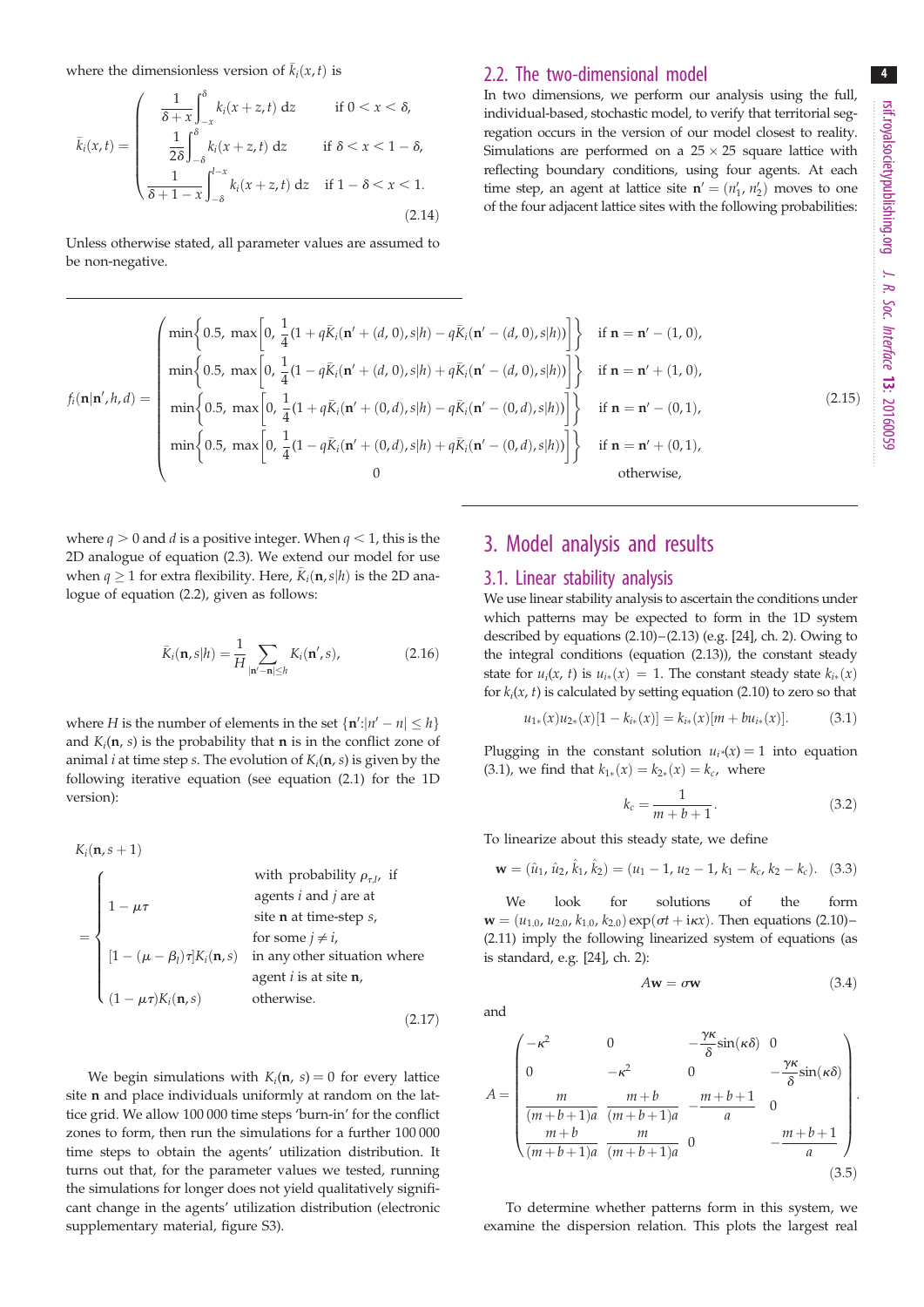<span id="page-4-0"></span>

Figure 1. Dispersion relations. Here, we examine the effect of each of the five parameters a, b,  $\gamma$ ,  $\delta$ , m on the dispersion relation for the system of equations (2.10) – (2.13). For panels ( $a-e$ ), unless otherwise stated in the figure legend,  $a = 0.01$ ,  $b = 1$ ,  $\gamma = 10$ ,  $\delta = 0.05$ ,  $m = 0$ . In panel (f), we examine the possibility of pattern formation when  $b = 0$ . Here,  $a = 0.1$ ,  $m = 0.1$ ,  $\gamma = 100$  and  $\delta$  varies according to the figure legend. See the electronic supplementary material, appendix B for an explanation of this choice of parameter values.

value of  $\sigma$  as a function of the wavenumber  $\kappa$ , whenever  $det(A - \sigma I) = 0$ . If the set of *k*-values for which the curve lies above the axis is non-empty, then patterns may form with period  $2\pi/\kappa$  from small perturbations of the constant steady state, for any  $\kappa$  in this set. Figure 1 shows the dispersion relation for various values of the parameter space (a, b,  $\gamma$ ,  $\delta$ , m). Though this five-dimensional space is too large to study exhaustively, we can ascertain certain general properties by varying one parameter at a time.

Figure 1a,b examines the effects of varying two aspects of the conflict zone decay: that which is proportional to the positional probability of the agent  $(b)$  and that which is not  $(m)$ . If either  $m$  is too high or  $b$  is too low, then patterns cannot form. Therefore, the agents must have some process whereby they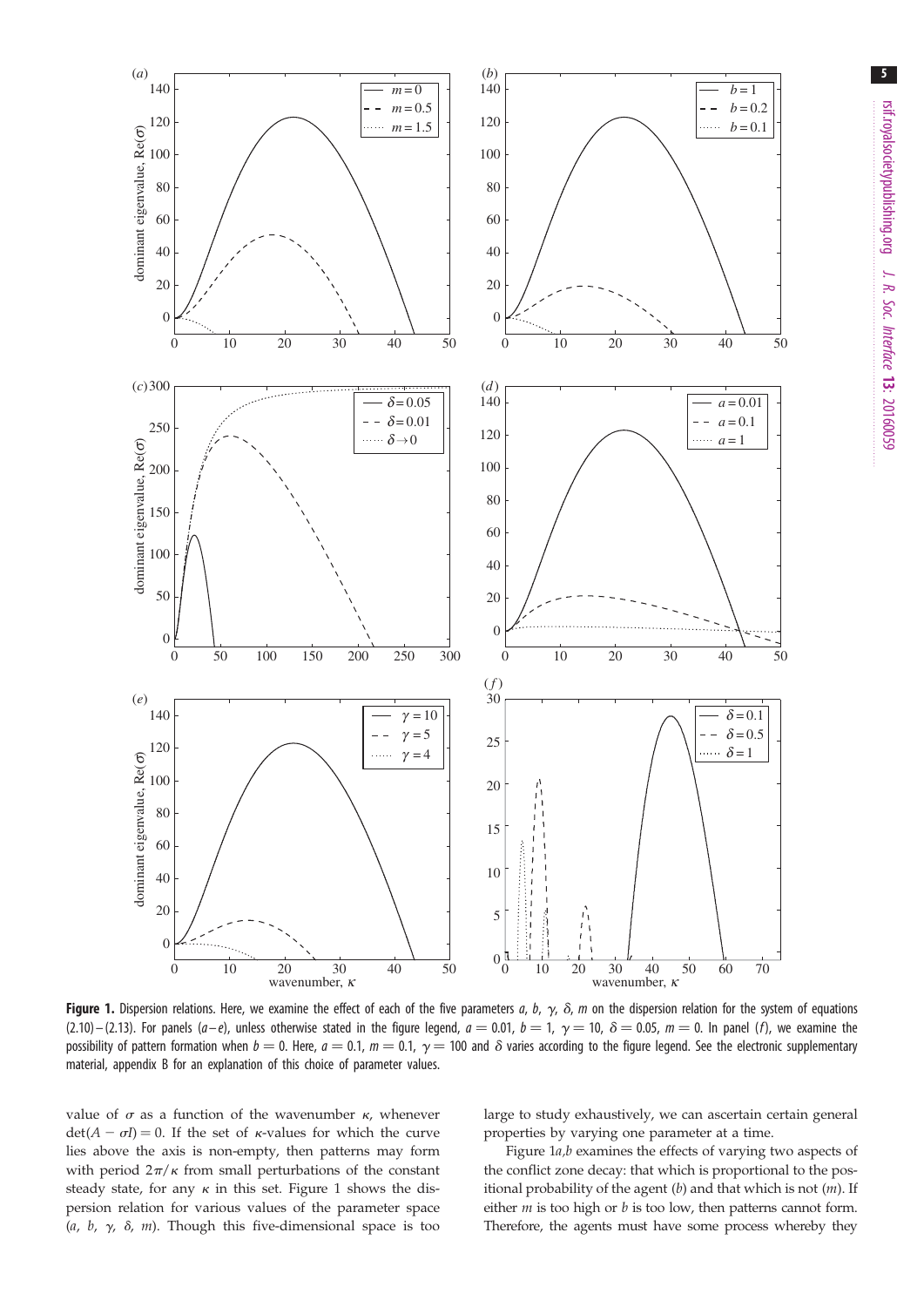feel safer in places they have visited and not had territorial conflicts, so are less likely to view those places as part of the conflict zone. Moreover, this process must be relatively strong compared with the agents' tendency to forget about places they have not visited for a while. In the electronic supplementary material, appendix B, we show that if  $b = 0$ , then territories cannot form for biologically realistic parameter values. Nonetheless, there are parameter values where we observe pattern formation and some of these are explored in [figure 1](#page-4-0)f (see also the electronic supplementary material, appendix C).

[Figure 1](#page-4-0)c shows that as  $\delta$  is decreased, the set of wavenumbers at which patterns may form increases in size. At the limit  $\delta \rightarrow 0$ , where agents only react to the conflict zone at the precise position they are located, patterns can form at arbitrarily high wavenumbers, so the problem is ill-posed. Therefore, it is necessary for territorial formation (in our model) that agents have a non-vanishing perceptive radius which they use to make movement decisions. Similar conditions were discovered in the studies of Briscoe et al. [[25\]](#page-11-0) and Potts & Lewis [[26\]](#page-11-0), regarding territorial scent-marking processes in canid populations.

From figure  $1d$ , we see that the parameter  $a$ , measuring the relative effect of the agent's diffusion constant compared with the rate at which conflicts occur, appears to have no effect on the set of wavenumbers for which patterns form. However, the rate of growth of the resulting patterns is higher when a is lower. Lastly, [figure 1](#page-4-0)e shows that patterns will only form if  $\gamma$ , the ratio of the advection rate (away from the conflict zone) to the diffusion rate, is sufficiently high.

## 3.2. Numerical analysis: patterns corresponding to territories

Having shown that patterns should form for certain choices of parameter values, we investigate whether the sort of patterns that correspond to territories may form in our system. Such patterns should result in  $u_1(x)$  being predominantly concentrated on one side of the interval [0,1] with  $u_2(x)$  on the other side. The steady state of equations  $(2.10)$ – $(2.13)$  is a system of (ordinary) integro-differential equations that is too complicated for exact mathematical analysis. (That this is a system of integro-differential equations can be seen by expanding the  $\bar{k}_i$  term in equation (2.11) using equation (2.14).) Therefore, we analyse this system numerically, using the method of false transients [\[27](#page-11-0)]. Details of the algorithm are in the electronic supplementary material, appendix D.

Numerical analysis reveals that patterns can form that look qualitatively like territories for certain parameter values ([figure 2](#page-6-0) and [table 2\)](#page-7-0). This analysis allows us to observe the qualitative effects of varying various parameters. By comparing figure  $2a$  with  $b$ , we see that a lower perceptual range  $(\delta)$  of the agent results in sharper territorial boundaries. [Figure 2](#page-6-0)c shows that a lower drift tendency  $(y)$  away from the conflict zone leads to less well-defined territories, with the position density being above about 0.1 across the whole range of the terrain (as compared with [figure 2](#page-6-0)a where the drift tendency is higher). Similarly, comparing [figure 2](#page-6-0)d and  $a$  shows that a tendency for the agents to forget about conflicts in areas they have not recently visited  $(m > 0)$ leads to less well-defined territories.

Comparing figure  $2a,e$ , we see that lowering  $b$ , the tendency for animals to feel safer in areas that they have recently visited and not had a conflict, leads to steeper sides of the conflict zone, and a reduced overall population density (i.e. lower  $u_1(x) + u_2(x)$ ) in the centre of the territory. This reduced population density is analogous to the 'buffer zones' observed in [\[28](#page-11-0)], which can give a safe area for prey to exist between territories of predators. Finally, comparing figure  $2f$  to  $a$ , we see that changing  $a$  (the relative effect of the agent's diffusion constant compared with the rate at which conflicts occur) has no effect on the resulting territorial patterns, as one would expect since a vanishes when the left-hand sides of equations  $(2.10)$  –  $(2.11)$  are set to zero.

#### 3.3. Numerical analysis: transient dynamics

Although steady-state analysis is mathematically convenient and gives insight into the conditions under which territorial patterns may form, often natural systems are observed in a transient state away from equilibrium [[18,29](#page-11-0)]. Therefore, it is important to examine the profile of the agents' utilization distributions before they have had time to reach a stable state.

In the system studied here (equations  $(2.10)$ – $(2.13)$ ), the distributions of both the agents and the conflict zones have a rather interesting trajectory towards the steady state ([figure 3\)](#page-8-0). As the conflict zones emerge, they are initially almost identical in shape ([figure 3](#page-8-0)a). Then they separate as each agent becomes more familiar with its side of the terrain (figure  $3b$ , $c$ ). Eventually, patterns form that look somewhat like territories [\(figure 3](#page-8-0)d), but there is a relatively large probability of being found anywhere on the terrain compared with the eventual steady state. Next, the agents develop a tendency to spend time close to the territory boundary ([figure 3](#page-8-0)e) causing the borders to sharpen. Once the borders have become sufficiently steep so that intrusion of agent 1 to the right-hand side (or agent 2 to the left-hand side) is very unlikely, the probability density within each territory flattens out to reveal a pattern similar to the eventual steady state (figure  $3f$ ). It is interesting to note that these varied dynamics occur as an outcome of behavioural rules that are, themselves, fixed through time.

## 3.4. Mathematical analysis when  $\delta \rightarrow 0$ : an energy method

Though the results of §3.1 suggest that patterns can form at arbitrary high wavelengths in the limit  $\delta \rightarrow 0$ , in this case the system is simple enough to perform some mathematical analysis. As  $\delta \rightarrow 0$ , the locally averaged integral  $\bar{k}_i$  (equation (2.14)) tends to  $k_i$ , so the system from equations (2.10)-(2.13) becomes

$$
a\frac{\partial k_i}{\partial t} = u_1 u_2 (1 - k_i) - k_i (m + bu_i), \tag{3.6}
$$

$$
\frac{\partial u_i}{\partial t} = \frac{\partial^2 u_i}{\partial x^2} + \gamma \frac{\partial}{\partial x} \left[ u_i \frac{\partial k_i}{\partial x} \right],
$$
 (3.7)

$$
\left[\frac{\partial u_i}{\partial x} + \gamma u_i \frac{\partial k_i}{\partial x}\right]\bigg|_{x=0} = \left[\frac{\partial u_i}{\partial x} + \gamma u_i \frac{\partial k_i}{\partial x}\right]\bigg|_{x=1} = 0 \quad (3.8)
$$

and

$$
\int_0^1 u_i(x, t) \, \mathrm{d}x = 1. \tag{3.9}
$$

Note that these equations are identical to equations (2.10) – (2.13), except that the advection term in equation (3.7) contains the function  $k_i$  in place of the function  $\bar{k}_i$  from equation (2.11).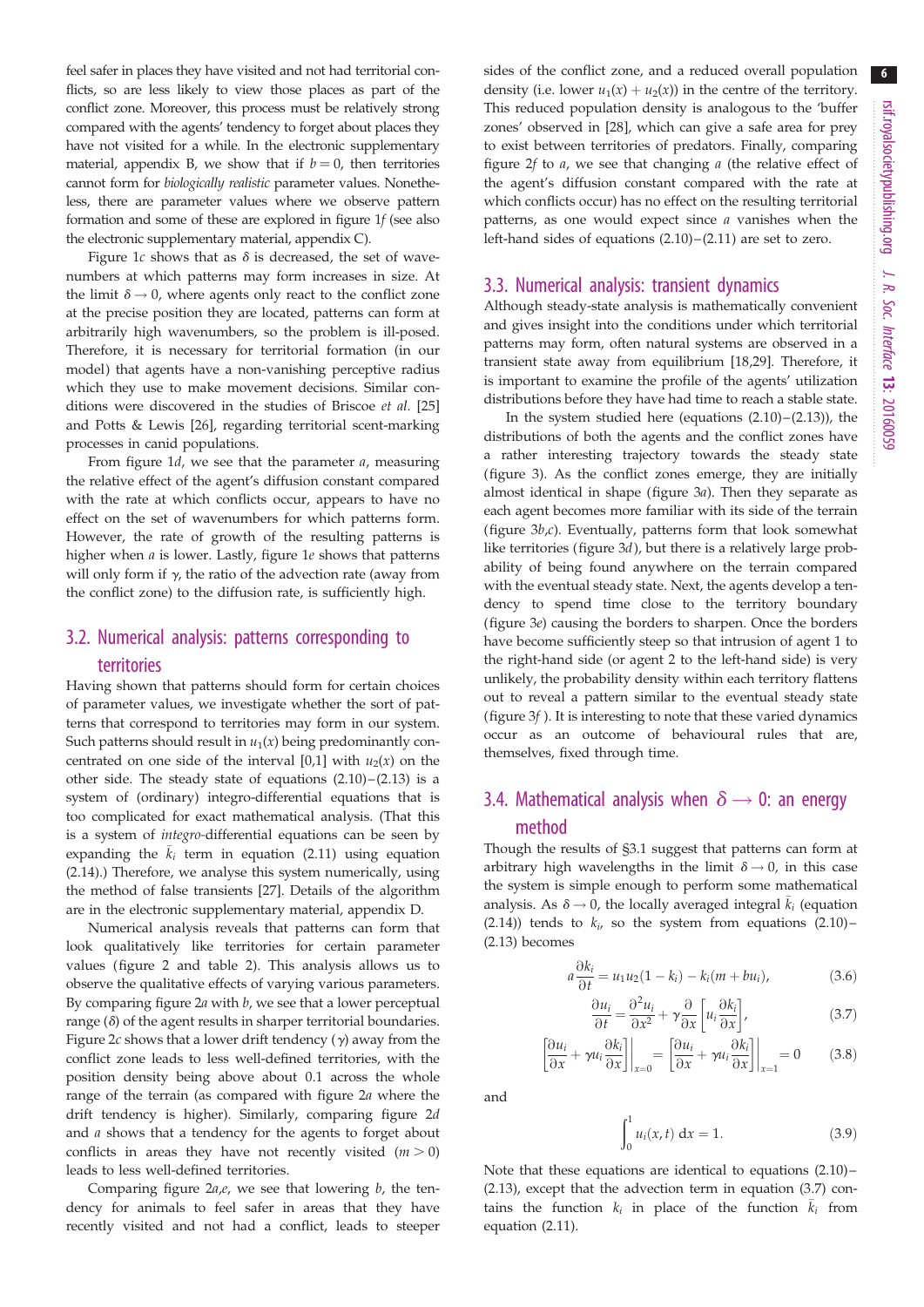<span id="page-6-0"></span>

Figure 2. Numerical solutions corresponding to territories. Here, numerical steady-state solutions to equations  $(2.10) - (2.13)$  are plotted. The respective parameter values are shown in the legends. Panel (a) can be considered as a base case, for comparison with panels (b), (c), (d), (e) and (f), which show the effect on territorial patterns of varying parameters  $\delta$ ,  $\gamma$ , m, b and a, respectively (also see [table 2](#page-7-0)). (Online version in colour.)

In this section, we analyse the system in equations (3.6)–(3.9) in the particular case where *a*, *m* = 0 and  $u_1(x, t) + u_2(x, t) = 2$ . Note that  $a = 0$  means, in essence, that the conflict zones  $(k_i)$  reach equilibrium much faster than the probability distributions of the individuals  $(u_i)$ . With these assumptions in place, the problem turns out to be simple enough for analysis of the full,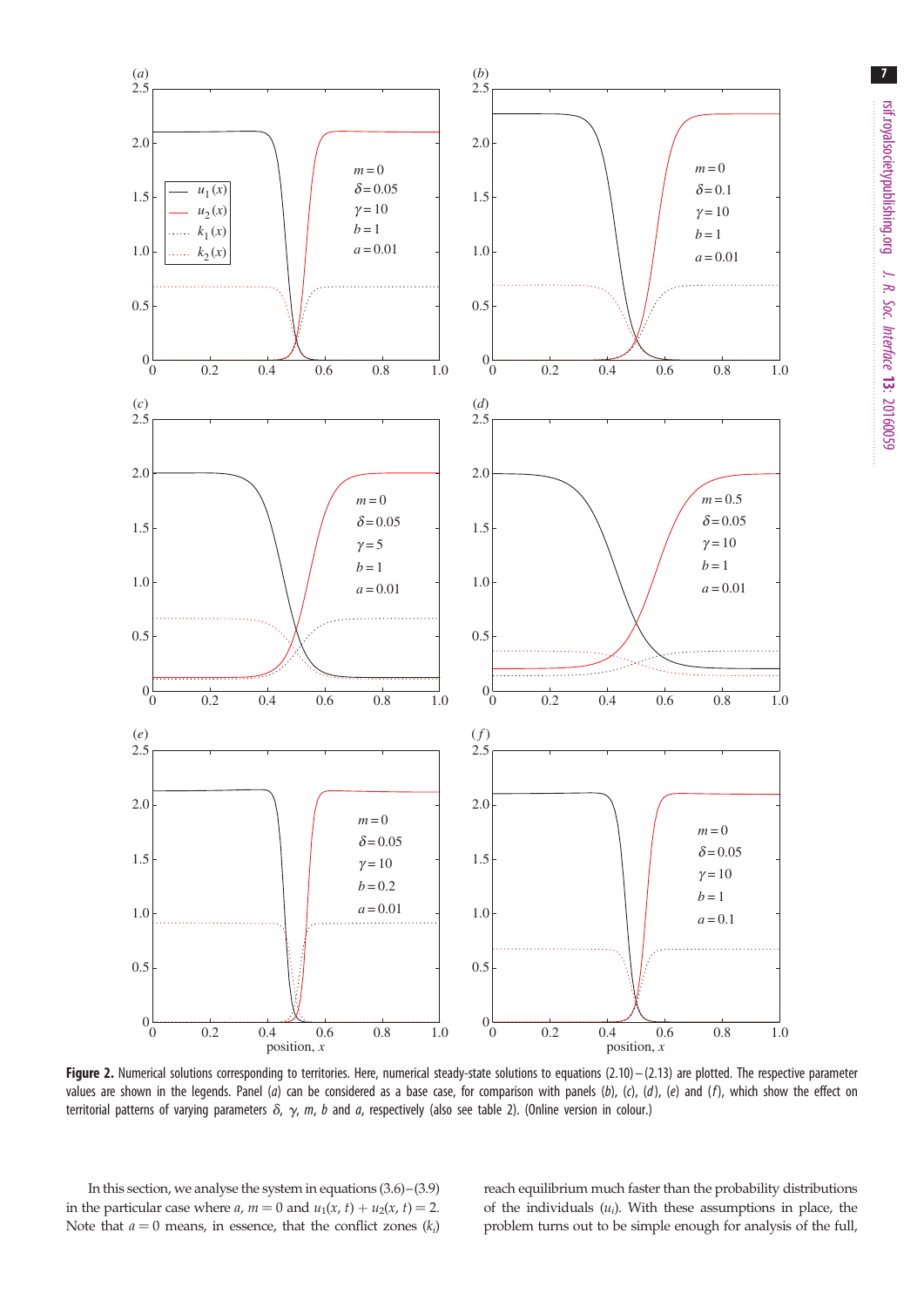#### <span id="page-7-0"></span>Table 2. Parameter combinations from [figure 2](#page-6-0).

|                             | panel in figu |  |  |  |
|-----------------------------|---------------|--|--|--|
|                             |               |  |  |  |
| -increased spatial averagii |               |  |  |  |
| advection<br>les            |               |  |  |  |
| cav rate                    |               |  |  |  |
| sarety from re-visits       |               |  |  |  |
| conflict-rate ratio         |               |  |  |  |

time-dependent system, so we can gain some analytic insight into the features we have so far observed by linear analysis and numerics.

Plugging a,  $m = 0$  and  $u_1(x,t) + u_2(x,t) = 2$  into equation (3.6), we can write  $k_i$  in terms of  $u_i$  as follows, for  $i = 1, 2$ :

$$
k_i = \frac{2 - u_i}{b + 2 - u_i}.
$$
\n(3.10)

This means that equation (3.7) becomes

$$
\frac{\partial u_i}{\partial t} = \frac{\partial}{\partial x} \left[ \frac{\partial u_i}{\partial x} + \gamma u_i \frac{\partial}{\partial x} \left( \frac{2 - u_i}{b + 2 - u_i} \right) \right].
$$
 (3.11)

A direct calculation shows that equation (3.11) is equivalent to

$$
\frac{\partial u_i}{\partial t} = \frac{\partial^2}{\partial x^2} [\phi(u_i)], \qquad (3.12)
$$

where

$$
\phi(u_i) = u_i - \gamma b \ln(b + 2 - u_i) - \frac{\gamma b(b + 2)}{b + 2 - u_i}.
$$
 (3.13)

From this, we construct an 'energy' functional

$$
E(u_i) = \int_0^1 \Phi(u_i) \, dx,\tag{3.14}
$$

where  $\Phi(u_i)$  is the anti-derivative of  $\phi(u_i)$ , i.e.

$$
\frac{\mathrm{d}\Phi}{\mathrm{d}u_i}(u_i) = \phi(u_i). \tag{3.15}
$$

The reason for constructing the functional  $E(u_i)$  is that it turns out to be a decreasing function of time, whose steady state occurs when the PDE in equation (3.11) is at steady state. To see this, observe the following calculation:

$$
\frac{dE}{dt} = \int_0^1 \frac{\partial}{\partial t} [\Phi(u_i)] dx
$$
  
\n
$$
= \int_0^1 \frac{\partial u_i}{\partial t} \phi(u_i) dx
$$
  
\n
$$
= \int_0^1 \phi(u_i) \frac{\partial^2}{\partial x^2} [\phi(u_i)] dx
$$
  
\n
$$
= \left[ \phi(u_i) \frac{\partial \phi}{\partial x} \right]_0^1 - \int_0^1 \left[ \frac{\partial \phi}{\partial x} \right]^2 dx
$$
  
\n
$$
= - \int_0^1 \left[ \frac{\partial \phi}{\partial x} \right]^2 dx, \qquad (3.16)
$$

where the third equality comes from equation (3.12) and the fifth from the zero-flux boundary conditions (equation (3.8)).

Note that the last term in equation (3.16) is always nonpositive and is zero precisely when the flux,  $-\partial \phi / \partial x$ , is zero. Now, if equation (3.11) is at steady state, then the flux

is constant across space, say  $-\partial \phi / \partial x = C$ . However, because the flux is zero at the boundaries  $(x = 0, 1)$ , C must be zero. Thus, the flux is zero if and only if equation (3.11) is at steady state. Hence, by  $(3.16)$ ,  $E(u_i)$  decreases over time unless equation (3.11) is at steady state. If the minima of  $E(u_i)$  are finite, then  $E(u_i)$  is bounded below and so the system will tend towards one of the minima as  $t \to \infty$ . These minima can therefore be used to describe the eventual state of the system in equations  $(3.6)$ – $(3.9)$ . This approach is similar to that of Lyapunov's method for partial differential equations (e.g. [\[30](#page-11-0)]).

For the purposes of this paper, we are particularly interested in minima that correspond to territories. We show in electronic supplementary material, appendix E that when  $m = 0$ , classical, steady-state solutions to equations (3.6)– (3.9) must be constant. Hence weak steady-state solutions to equations  $(3.6)$ – $(3.9)$  must be constant except possibly at a set of values with measure zero. As such, solutions that correspond to territories, i.e. with most of the density of the steadystate  $u_{1*}$  concentrated on one side and most of the density of  $u_{2*}$  on the other side, are such that  $u_{1*}(x) = \eta$ ,  $u_{2*}(x) = \zeta$  for  $0 \le x < 1/2$  and  $u_{1*}(x) = \zeta$ ,  $u_{2*}(x) = \eta$  for  $1/2 < x \le 1$ .

Furthermore, by the integral condition in equation (3.9), we must have  $\zeta = 2 - \eta$ . It follows that the local minimum energy solutions occur for values of  $\eta$  that minimize the following function, for  $0 \le \eta \le 1$ :

$$
\mathcal{E}(\eta) = E(u_{1*}) = \frac{1}{2} \left[ \frac{\eta^2}{2} + \gamma b(2b + 4 - \eta) \ln(b + 2 - \eta) - \gamma b(b + 2 - \eta) \right]
$$

$$
- \gamma b(b + 2 - \eta) + \frac{1}{2} \left[ \frac{(2 - \eta)^2}{2} + \gamma b(2b + 2 + \eta) \ln(b + \eta) - \gamma b(b + \eta) \right].
$$
(3.17)

Since  $b \ge 0$  and  $0 \le \eta \le 1$ , we have  $\ln(b + 2 - \eta) > -\infty$  and  $\ln(b + \eta) > -\infty$ , so that  $\mathcal{E}(\eta)$  is finite. Thus,  $E(u_i)$  is bounded below so the system does, indeed, tend towards a finitevalued minimum.

Analysing equation (3.17) numerically for various values of b and  $\gamma$ , we find that minima occur either when  $n = 0$  or  $n = 1$ . The minimum  $\eta = 0$  gives the following (weak) solution:

$$
u_{1*}(x) = 0
$$
,  $u_{2*}(x) = 2$ , if  $0 \le x < \frac{1}{2}$   
and  $u_{1*}(x) = 2$ ,  $u_{2*}(x) = 0$ , if  $\frac{1}{2} < x \le 1$ , (3.18)

which corresponds to territory formation. The  $\eta = 1$  case means that  $u_{1*}(x) = u_{2*}(x) = 1$  for all  $x \in [0, 1]$ , so that territories do not form.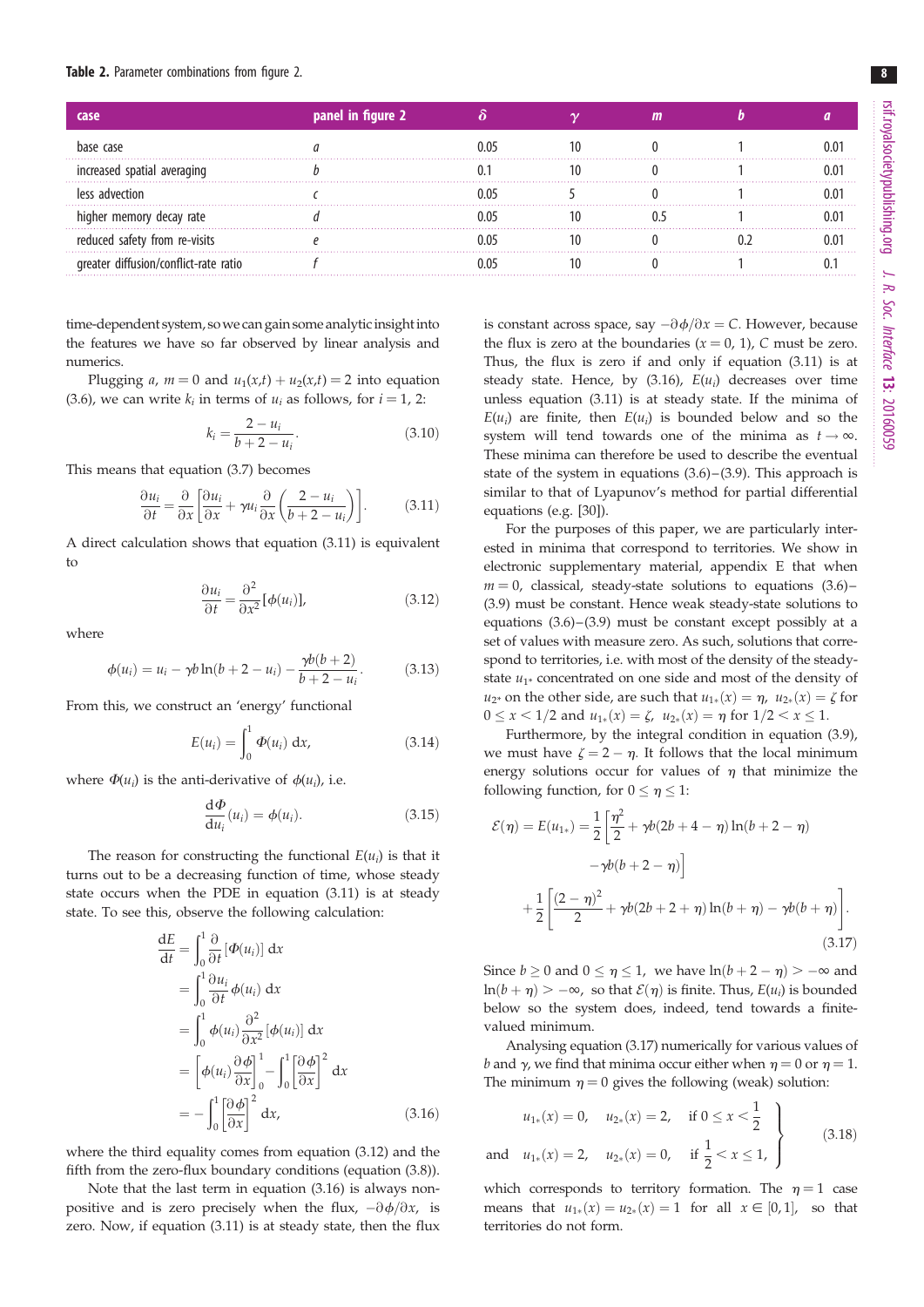<span id="page-8-0"></span>

Figure 3. Transient territorial dynamics. Time-dependent solutions to equations (2.10) – (2.13) for  $a = 0.01$ ,  $b = 1$ ,  $\gamma = 10$ ,  $\delta = 0.05$  and  $m = 0$ . The value of t is given in each plot, so time increases from panel (a) to (f). Analagous to [figure 2](#page-6-0), in each plot  $u_1(x, t)$  (respectively,  $u_2(x, t)$ ) is given by a red (respectively, black) solid curve and  $k_1(x, t)$  (respectively,  $k_2(x, t)$ ) by a red (respectively, black) dashed curve. (Online version in colour.)

Interestingly, for certain values of  $b$  and  $\gamma$ , there are minima at *both*  $\eta = 0$  and  $\eta = 1$ . This is an example of *hysteresis*, where territories only form if the initial conditions are sufficiently close to those in equation (3.18), but if initial conditions are close to a constant solution, then territories are not predicted to form. The regions of  $(b, \gamma)$ -space where we see territories, no territories or both (hysteresis) are shown in [figure 4](#page-9-0)a.

In [figure 4](#page-9-0)b, these regions are compared with the regions where linear stability analysis predicts that small perturbations from the constant steady state will grow to non-constant patterns. Despite the various simplifying assumptions made in our energy-functional analysis, the results correspond almost identically to those from linear stability analysis of the full system. Furthermore, they suggest the places where the initial condition can have an effect on the appearance of territorial patterns, and so territories may exist in situations where the constant steady state is stable.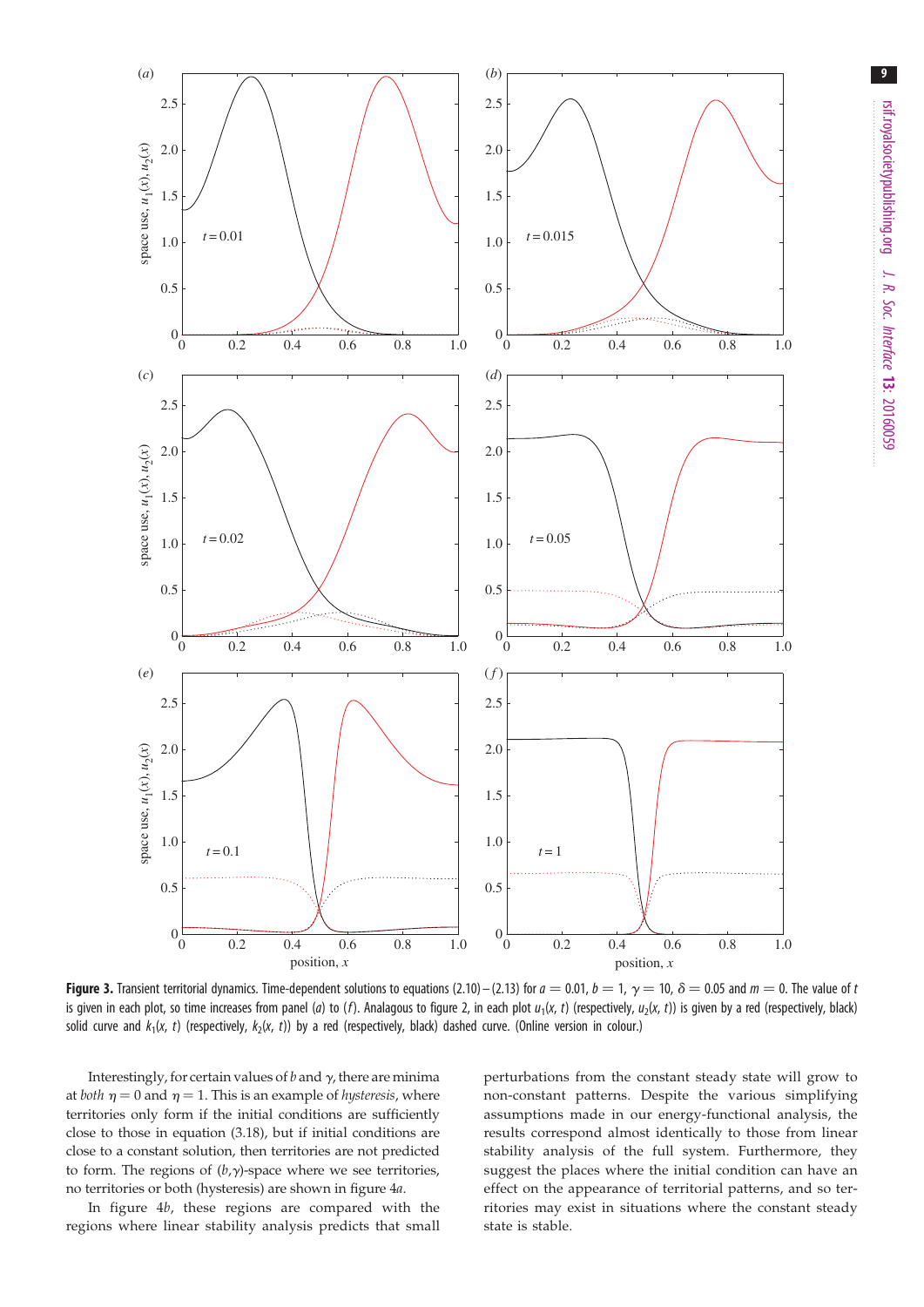<span id="page-9-0"></span>

**Figure 4.** Predictions of territorial structures. Panel (a) gives the regions of  $(b, \gamma)$ -space where the (nonlinear) energy method (§3.4) predicts that territories should either form spontaneously (top-right region), decay to the constant steady state (bottom-left), or where the existence of territories depends upon the initial conditions (labelled 'hysteresis'). Here, we assume a,  $m = 0$  and  $\delta \rightarrow 0$ . Panel (b) shows the predictions of territory formation from linear analysis of the full system (equations  $(2.10) - (2.13)$ ). In the 'stable' region, the analysis predicts that territories should not form from small perturbations of the constant steady state, whereas they may form in the 'unstable' region. In this case,  $m = 0$  but the values of a and  $\delta$  do not affect whether patterns will form for some wavenumber [\(figure 1](#page-4-0)c,d).



**Figure 5.** Two-dimensional territories from stochastic IBM. Panel (a) shows four utilization distributions that emerge from stochastic simulations when  $d = 5$ ,  $h = 5$ and  $q = 3$ . Panel (b) shows the effect of reducing the agents' speed of retreat from conflict zones, by reducing q to  $q = 2$  and keeping the other parameters constant. Panel (c) has  $d = 2$ ,  $h = 2$ ,  $q = 3$ , showing that by reducing the scale over which animals make movement decisions can cause greater territorial fragmentation. Contours are drawn at heights 0.5, 1, 2, 3, 4, 6, 8, 10, 12, 14, 16, from outer to inner. (Online version in colour.)

#### 3.5. Simulation analysis in two dimensions

Figure 5 shows the results of 2D simulation analysis where  $\rho = 1$ ,  $\beta = 0.1$  and  $\mu = 0$ . Note that by decreasing the parameter q, representing the strength of tendency to retreat, territories have greater overlap (see also the electronic supplementary material, figure S4). By decreasing  $d$  and  $h$ , the scale over which animals make movement decisions, territories become fragmented and less well defined (see also the electronic supplementary material, figure S5). This accords with our observation from 1D linear stability analysis that a lower spatial averaging means the system is susceptible to instabilities at higher wavelengths ([figure 1](#page-4-0)c).

### 4. Discussion and conclusion

The aim of this paper is to show mathematically how territorial patterns can form from processes of direct interaction between animals. The reason behind studying this is to provide necessary mathematical background for extending the tools of MHRA [\[13,14](#page-11-0)] beyond the confines of scent-marking animals, for use with the many species that use direct interactions, such as ritualized aggression, to demarcate territories. We have shown that territories can form from such interactions if the following processes are present:

- spatial memory of both past territorial conflicts (encoded in  $k_i(x, t)$  and places where such conflicts have not recently occurred (encoded in the parameter b),
- a tendency to move away from places where territorial conflicts have recently occurred, and
- a reaction to spatial location averaged over a nonvanishing area centred on the animal.

Recently, spatial memory has been hypothesized as a key process behind many behavioural features in animal populations [[31\]](#page-11-0). This is bolstered by copious studies of neurological 'place cells', which have explained the physiological processes underlying spatial memory in many animals (e.g. [[32](#page-11-0)-34]). Therefore, it is reasonable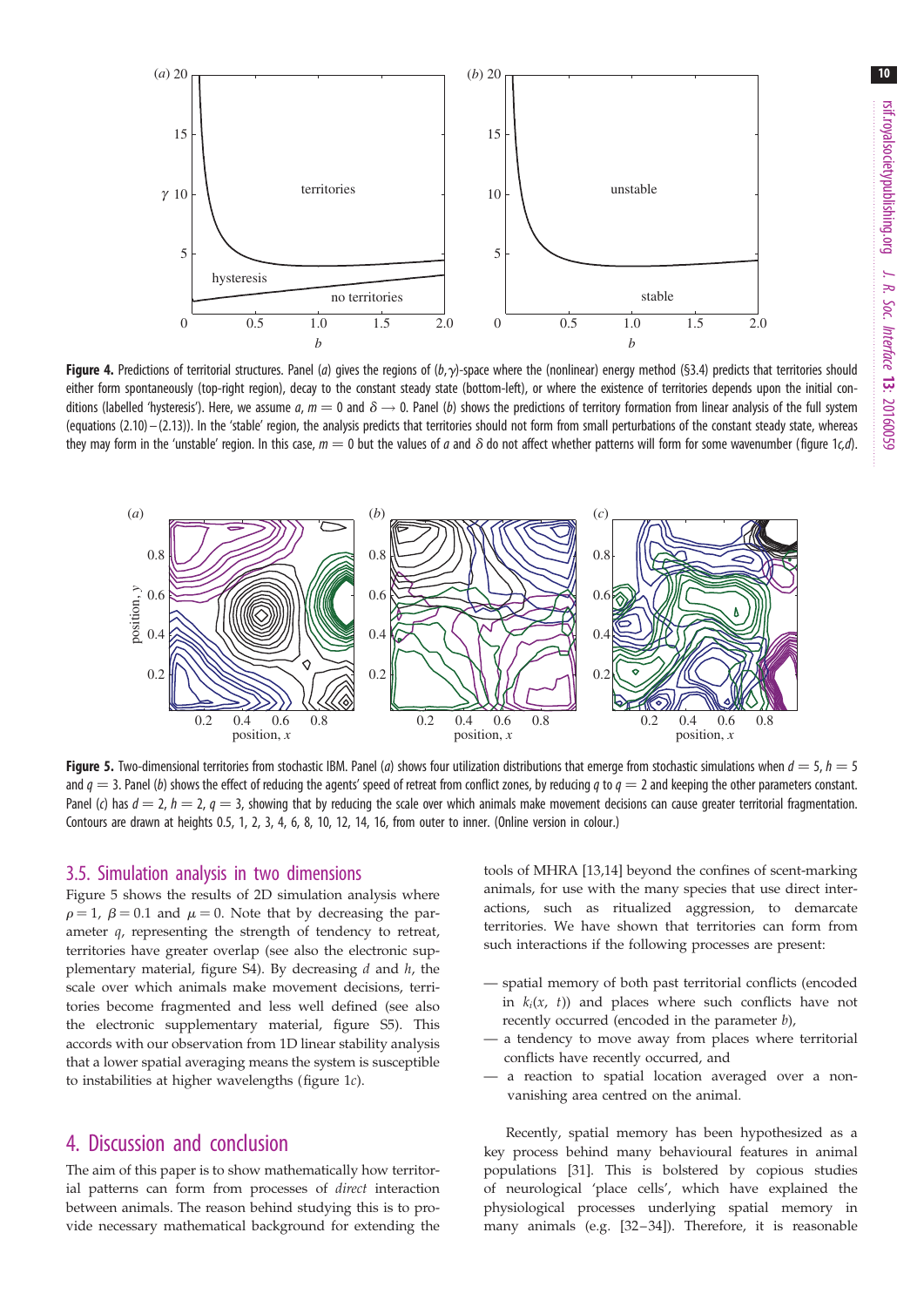<span id="page-10-0"></span>to expect that such memory processes are at play in territorial formation.

Likewise, the other two above-listed processes are likely to be typical in most populations of territorial animals. The tendency to move away from the conflict zone is perhaps the most well-established process behind territory formation. For example, Wilson [[35\]](#page-11-0) defines the process of territorial defence as a 'means of repulsion through overt defense or advertisement' and Adams [\[12](#page-11-0)] explains how this has become a defining idea in territorial understanding.

The requirement for spatial averaging by an animal deciding where to move is less well documented, perhaps because it is taken as given that animals make movement decisions based on their immediate surroundings, not just their exact location. Nonetheless, many continuous-space models make the mathematical simplification that interactions only take place between the animal and its precise current location. This can lead to reasonable results in certain situations [\[17](#page-11-0),[28,36\]](#page-11-0), but some studies have found that this simplification can dramatically change the nature of observed patterns [[25,26\]](#page-11-0). The results here provide another example of this latter phenomenon.

We also demonstrate the possibility of a territorial hysteresis phenomenon occurring in animal populations (e.g. [figure 4](#page-9-0)). Biologically, this means that animals need to have a certain set of behavioural properties to form territories (encoded in the parameters  $b$  and  $\gamma$ ), but can relax them slightly once territories have formed and still maintain the territorial structure. Therefore, it is possible that animals exhibit slightly different territorial behaviour when forming new territories from that in situations where territorial borders have already been established. Such a phenomenon has been observed in a system of scent-marking animals (urban foxes), who respond to changes in territorial structures by altering their scent-marking behaviour [\[18](#page-11-0)]. We are, however, unaware of any similar studies regarding animals who perform ritualized aggression to demarcate territories.

The success of MHRA in shedding light on various spatial phenomena in ecology is well documented (see [[14\]](#page-11-0), for a recent review). However, its reliance on scent-marking and analogous processes of indirect interaction has been a severe limitation until now. The results from this study give the framework to make this extension, by explaining what processes need to be included in a model of territory formation from direct interactions. To apply this framework to positional data, one would either fit the steady-state solution of the 2D model to relocation data, using the techniques in [[13\]](#page-11-0), or parametrize the model from fine-scale movement, similar to the techniques described in [[22\]](#page-11-0). Because the patterns that arise from direct interactions may be very similar to those from indirect ones, we would generally advocate using the latter, fine-scale techniques (or similar, e.g. [[37\]](#page-11-0)). On the scale of behavioural decisions, the difference between the two types of interaction (direct and indirect) is likely to be clearer than on the scale of long-term territorial patterns.

A programme of research that moves from mathematical analysis to data-driven studies has been successful for understanding scent-marking animals, as evidenced by initial papers containing 1D analysis [\[28,38](#page-11-0)] paving the theoretical groundwork for novel insights into real 2D systems [[16,17,19](#page-11-0)]. We have thus followed suit for our study of direct interactions. However, as well as applications to real systems, there is also room for future mathematical investigation of more complicated, multi-agent, 2D systems of direct interactions. Furthermore, this study assumes that all agents in the system act in the same way, but this is often not true for real animal populations. It would be interesting for future investigations to modify the system to incorporate unequal agents, investigating the varying strategies that may be more or less beneficial for territorial gains, given different behavioural traits. Given the wide range of species that use direct interactions to determine territorial segregation, together with the well-developed statistical techniques for fitting positional data to such models, we hope that the modelling ideas presented here will have broad application to many situations in spatial ecology.

Authors' contributions. J.R.P. and M.A.L. jointly conceived, designed and performed the research. J.R.P. wrote the first draft and M.A.L. contributed substantially to revisions. Both authors approved the final version of the manuscript.

Competing interests. We declare we have no competing interests.

Funding. This study was partly funded by NSERC Discovery and Accelerator grants (M.A.L.).

Acknowledgements. The authors would like to thank Thomas Hillen for many useful comments on the paper. We would also like to thank three anonymous reviewers whose comments helped improve the manuscript. M.A.L. also gratefully acknowledges a Canada Research Chair and a Killam Research Fellowship.

### **References**

- 1. King JA. 1973 The ecology of aggressive behavior. Annu. Rev. Ecol. Syst. 4, 117– 138. [\(doi:10.1146/](http://dx.doi.org/10.1146/annurev.es.04.110173.001001) [annurev.es.04.110173.001001\)](http://dx.doi.org/10.1146/annurev.es.04.110173.001001)
- 2. Stamps JA. 1977 The relationship between resource competition, risk, and aggression in a tropical territorial lizard. Ecology 58, 349-358. [\(doi:10.](http://dx.doi.org/10.2307/1935609) [2307/1935609\)](http://dx.doi.org/10.2307/1935609)
- 3. Kimsey LS. 1980 The behaviour of male orchid bees (Apidae, Hymenoptera, Insecta) and the question of leks. Anim. Behav. 28, 996– 1004. [\(doi:10.1016/](http://dx.doi.org/10.1016/S0003-3472(80)80088-1) [S0003-3472\(80\)80088-1\)](http://dx.doi.org/10.1016/S0003-3472(80)80088-1)
- 4. Smith LM, Bertozzi AL, Brantingham PJ, Tita GE, Valasik M. 2012 Adaptation of an ecological territorial model to street gang spatial patterns in

Los Angeles. Disc. Cont. Dyn. Syst. 32, 3223 – 3244. [\(doi:10.3934/dcds.2012.32.3223\)](http://dx.doi.org/10.3934/dcds.2012.32.3223)

- 5. Gros-Louis J, Perry S, Manson J. 2003 Violent coalitionary attacks and intraspecific killing in wild white-faced capuchin monkeys (Cebus capucinus). Primates 44, 341– 346. ([doi:10.1007/s10329-003-](http://dx.doi.org/10.1007/s10329-003-0050-z) [0050-z\)](http://dx.doi.org/10.1007/s10329-003-0050-z)
- 6. Sack RD. 1986 Human territoriality: its theory and history, vol. 7. Cambridge, UK: Cambridge University Press.
- 7. Gat A. 2006 War in human civilization. Oxford, UK: Oxford University Press.
- 8. Maynard-Smith J. 1982 Evolution and the theory of games. Cambridge, UK: Cambridge University Press.
- 9. Price TD. 1984 Sexual selection on body size, territory and plumage variables in a population of Darwin's finches. Evolution  $38$ ,  $327 - 341$ . [\(doi:10.](http://dx.doi.org/10.2307/2408491) [2307/2408491](http://dx.doi.org/10.2307/2408491))
- 10. Wegge P, Rolstad J. 1986 Size and spacing of capercaillie leks in relation to social behavior and habitat. Behav. Ecol. Sociobiol. **19**, 401-408. ([doi:10.1007/BF00300542](http://dx.doi.org/10.1007/BF00300542))
- 11. Garamszegi LZ, Rosivall B, Hegyi G, Szöllösi E, Török J, Eens M. 2006 Determinants of male territorial behavior in a Hungarian collared flycatcher population: plumage traits of residents and challengers. Behav. Ecol. Sociobiol. 60, 663– 671. [\(doi:10.1007/s00265-006-0210-4](http://dx.doi.org/10.1007/s00265-006-0210-4))